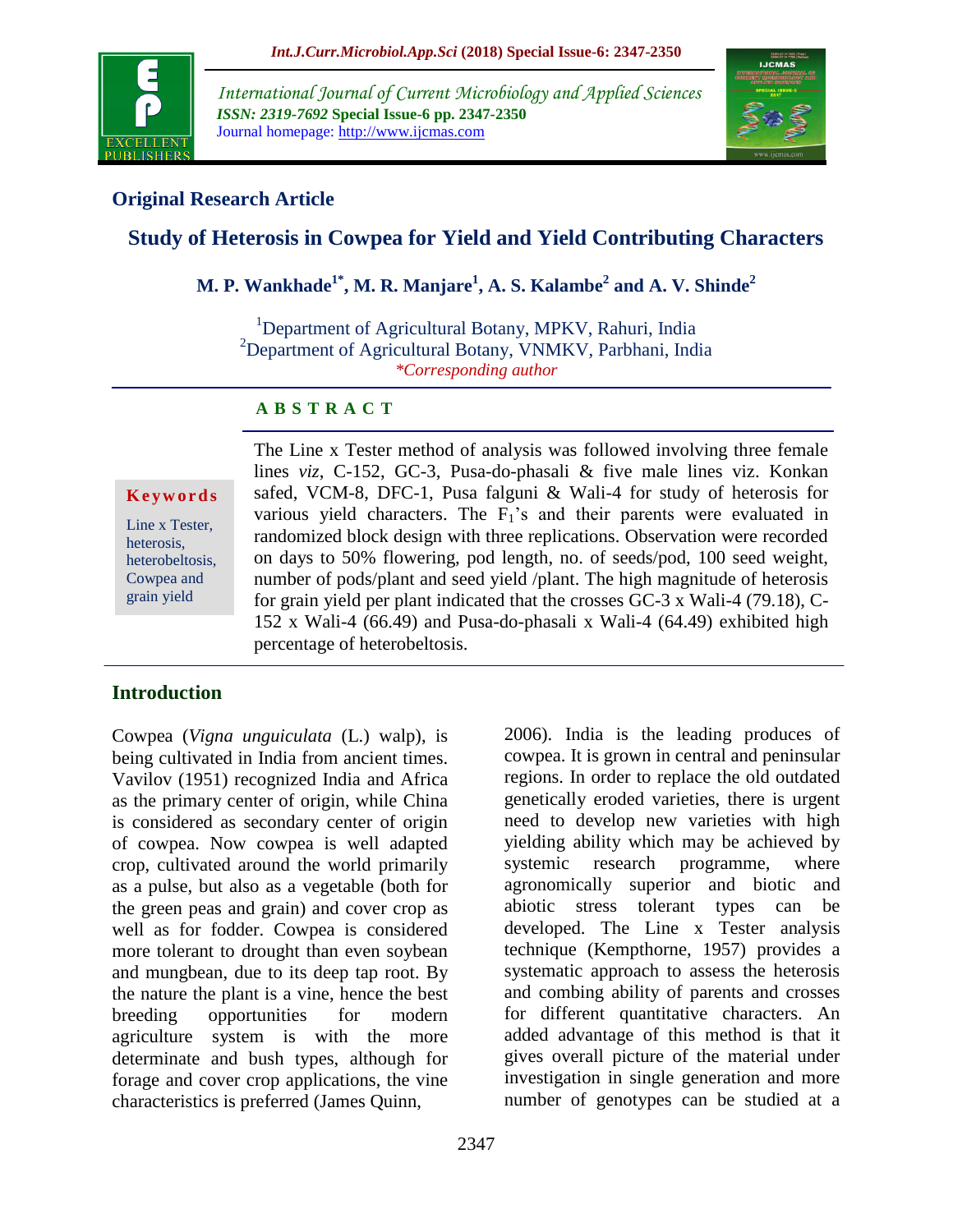time. This study was undertaken in order to determine the heterosis of crosses through 3x5, LxT crosses.

# **Materials and Methods**

The present investigation on "study of heterosis in cowpea for yield and yield contributing characters" was conducted at the Pulses improvement project, Mahatma Phule Krishi Vidyapeeth, Rahuri, Dist.: Ahmednagar. The experiment material for the present investigation consisted of eight diverse genotypes. These selected eight genotypes possess good amount of variation for pod length, days to 50 % flower, number of seeds/ pod, 100 seed weight, number of pods /plant along with seed yield / plant. The eight genotypes used in the present study were Konkan safed, C-152, VCM-8, DFC-1, GC-3, Pusa falguni, Pusa-dophasali, Wali-4.Lines: C-152, GC-3, Pusado- phasali. Tester: Konkan safed, VCM-8, DFC-1, Pusa falguni, Wali-4.

The experiment was laid in randomized block design with three replications. The treatment consist of fifteen crosses  $(F<sub>1</sub>s)$  and eight parents in the experiment. The variety VCM-8 was used as standard check for comparison. The hybrids with the check and parents were sown in adjacent separate blocks as suggested by Arunachalam (1974). Each treatment was randomized in each block and sown in rows of 5m length at 45 x 15 cm spacing.

### **Results and Discussion**

The mean sum of squares due to treatments, parents, crosses and Line x Tester interaction were highly significant for all the characters. The parents vs crosses were also highly significant for all the characters. However mean sum of squares due to lines were significant only for days to 50%

flowering, while testers were significant for two characters viz, days to 50 % flowering and pod length. (Table 1). The heterosis for yield contributing characters is as fallows

# **Days to 50 % flowering**

Out of 15 crosses only three crosses viz, C-152 x DFC-1 (-5.64 %), GC-3 x DFC-1 (- 20.27%) and Pusa-do-phasali x Konkan safed (-4.97%) recorded significant negative heterosis over better parent while the none of the cross showed significant negative heterosis over standard check (VCM-8).

# **Pod length (cm)**

The cross Pusa-do-phsali x DFC-1 exhibited highest heterosis (5.05%) over better parent followed by GC-3 x DFC-1 (3.44%) and Pusa-do-phasali X Pusa falguni (2.60%). The cross C-152 x Wali-4 recorder highest heterosis (47.69%) over standard check followed by GC-3  $x$  Wali-4 (46.62%) and Pusa-do-phasali x Wali-4 (46.62%).

### **Number of seeds / pod**

Three crosses *viz*, C-152 x VCM 8 (4.95%), C-152 x DFC-1 (2.48%) and GC-3 X Pusa falguni (1.50%) showed significant positive heterosis over better parent. All of the 15 crosses exhibited significant positive heterosis over standard check. The cross C-152 x DFC-1 recorded high magnitude of heterosis (38.44%) over standard check followed by Pusa-do-phasali x Wali-4 (36.20%) and C-152 x VCM-8 (33.27%).

### **100 seed weight (g)**

The cross Pusa-do-phasali x VCM-8 recorded highest heterosis (61.30%) over better parent followed by Pusa-do-phasali x Pusa falguni (37.51%) and C-152 x VCM-8  $(37.40\%)$ .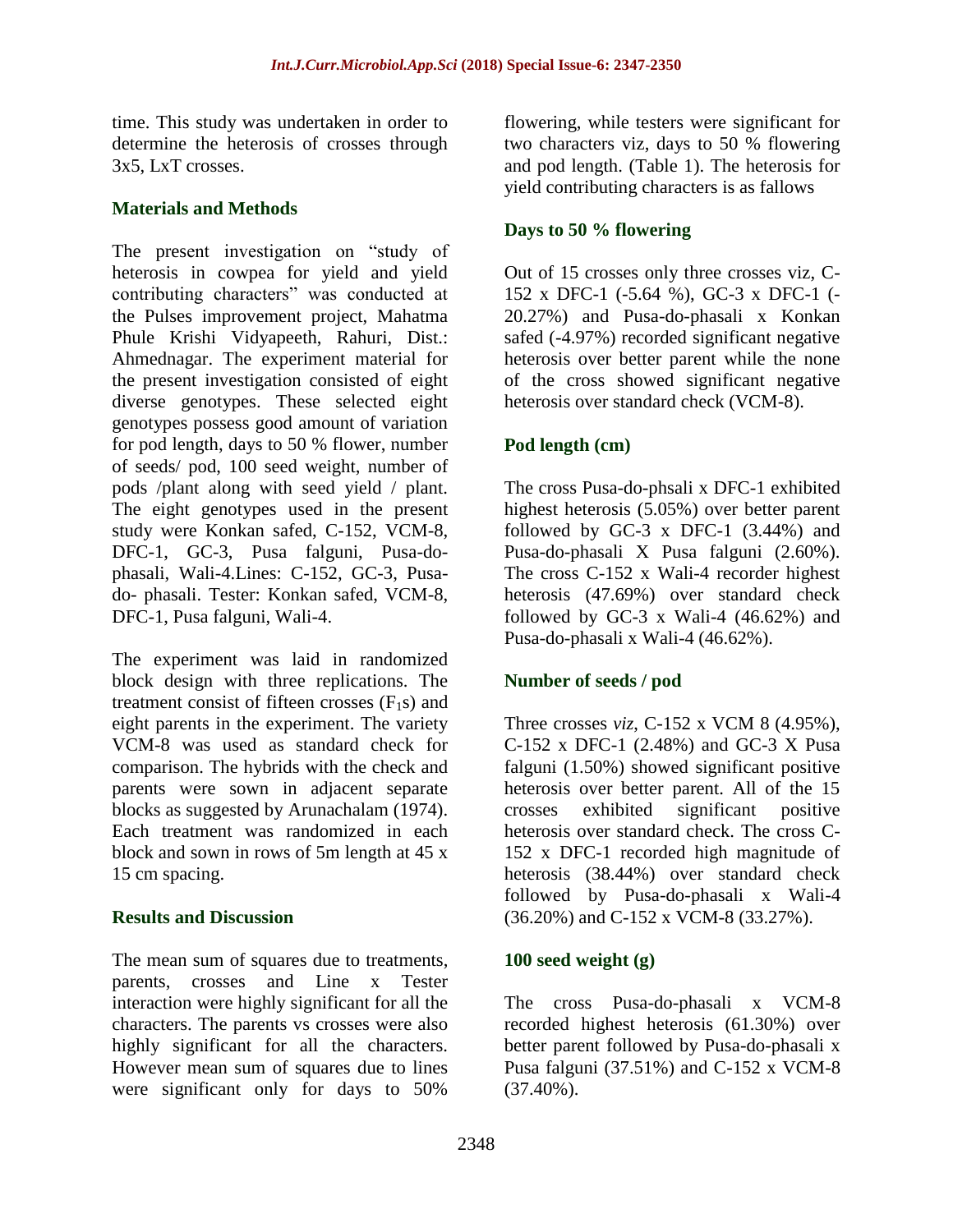| <b>Sr</b>       | <b>Hybrids</b>                                  | Days to 50% |           | Pod length (cm) |           | No. of seed/pod |           | 100 seed weight $(g)$ |           | No. of pods/plant |           | Seed yield/ plant (g) |           |
|-----------------|-------------------------------------------------|-------------|-----------|-----------------|-----------|-----------------|-----------|-----------------------|-----------|-------------------|-----------|-----------------------|-----------|
| N <sub>0</sub>  |                                                 | flowering   |           |                 |           |                 |           |                       |           |                   |           |                       |           |
|                 |                                                 | <b>BP</b>   | SC        | <b>BP</b>       | SP        | BP              | SP        | BP                    | SP        | <b>BP</b>         | <b>SC</b> | BP                    | <b>SC</b> |
| $\mathbf{1}$    | C-152 x Konkan safed                            | $41.60**$   | $57.21**$ | $-14.08**$      | $14.57**$ | $-9.97**$       | $14.31**$ | $7.51**$              | 57.22**   | 14.91**           | $18.54**$ | $27.13**$             | 113.82**  |
| $\sqrt{2}$      | C-152 x VCM-8                                   | $11.70**$   | $11.70**$ | $0.86**$        | 24.84**   | 4.95**          | 33.27**   | $37.40**$             | 63.48**   | $23.04**$         | $26.92**$ | $8.55***$             | 144.88**  |
| $\overline{3}$  | C-152 x DFC-1                                   | $-5.64**$   | $61.35**$ | $1.48**$        | $25.61*$  | $2.48**$        | 38.44**   | 19.66**               | $68.57**$ | $-4.58**$         | $-1.57**$ | 55.88**               | 105.77**  |
| $\overline{4}$  | C-152 x Pusa falguni                            | $34.60**$   | 47.57**   | $-3.90**$       | 18.94**   | $-3.59**$       | 22.41**   | 21.90**               | $45.04**$ | 13.76**           | $17.35**$ | 42.96**               | 88.73**   |
| $\overline{5}$  | C-152 x Wali-4                                  | 19.75**     | 104.79**  | $2.12**$        | 47.69**   | $-6.68**$       | 27.58**   | 5.35**                | 78.83**   | $-3.34**$         | $-0.29**$ | 66.49**               | 119.79**  |
| $\overline{6}$  | GC-3 x Konkan safed                             | 2.47        | $13.77**$ | $-17.76**$      | $9.66**$  | $-9.97**$       | $8.10**$  | $-0.49$               | 45.50**   | $13.71**$         | $12.03**$ | $-9.74**$             | 51.79**   |
| $\overline{7}$  | $GC-3$ x $VCM-8$                                | $18.61**$   | $18.61**$ | $-1.85**$       | 13.49**   | $-1.36**$       | 18.44**   | $30.38**$             | $-9.90**$ | 58.08**           | 58.08**   | 19.38**               | 58.61**   |
| $\overline{8}$  | $GC-3$ x $DFC-1$                                | $20.27**$   | 19.30**   | $3.44**$        | $19.63*$  | $-6.38**$       | 26.46**   | $17.60**$             | $16.07**$ | 47.93**           | $41.51**$ | 36.92**               | 81.91**   |
| 9               | GC-3 x Pusa falguni                             | $3.77*$     | 13.77**   | $-7.02**$       | $7.51**$  | $1.50**$        | 21.89**   | 25.89**               | $-4.08**$ | 69.74**           | 68.73**   | 26.58**               | $68.18**$ |
| 10              | GC-3 x Wali-4                                   | 29.48**     | 93.77**   | $1.37**$        | $46.62**$ | $16.77**$       | 13.79**   | $7.35**$              | 82.28**   | 25.36**           | 19.92**   | 79.18**               | 138.06**  |
| 11              | Pusa-do-phasali<br>$\mathbf{X}$<br>Konkan safed | $-4.97**$   | $5.50**$  | $-8.68**$       | 21.77**   | 17.59**         | $9.82**$  | $-2.11**$             | 43.14**   | 16.28**           | 38.75**   | $26.57**$             | 112.87**  |
| 12              | Pusa-do-phasali<br>$\mathbf X$<br>VCM-8         | 0.68        | 0.68      | $-13.30**$      | $-0.53$   | $24.51**$       | $0.60**$  | $61.30**$             | $61.30**$ | 24.54**           | $48.61**$ | $55.13**$             | 119.03**  |
| $\overline{13}$ | Pusa-do-phasali<br>$\mathbf X$<br>DFC-1         | 5.98**      | 22.05**   | $5.05**$        | $21.01**$ | 12.76**         | 17.84**   | 15.08**               | $62.12**$ | 17.27**           | $-1.28**$ | 24.94**               | 76.42**   |
| 14              | Pusa-do-phasali x Pusa<br>falguni               | 1.88        | $11.70**$ | $2.60**$        | $17.71*$  | $14.61**$       | 13.79**   | $37.51**$             | 33.51**   | 23.96**           | 47.92**   | $60.09**$             | 126.04**  |
| 15              | Pusa-do-phasali<br>$\mathbf X$<br>Wali-4        | 70.64**     | 96.52**   | $1.37**$        | $46.62**$ | $-0.37$         | $36.20**$ | 15.99**               | 45.50**   | 16.19**           | 38.65**   | 64.46**               | 132.57**  |
|                 | S.E. $\pm$                                      | 1.53        | 1.53      | 0.29            | 0.29      | 0.21            | 0.21      | 0.43                  | 0.43      | 0.18              | 0.18      | 0.56                  | 0.56      |
|                 | L SD at 5%                                      | 3.13        | 3.13      | 0.60            | 0.60      | 0.43            | 0.43      | 0.89                  | 0.89      | 0.38              | 0.38      | 1.16                  | 1.16      |
|                 | LSD at $1\%$                                    | 4.23        | 4.23      | 0.81            | 0.81      | 0.58            | 0.58      | 1.20                  | 1.20      | 0.51              | 0.51      | 1.57                  | 1.57      |

# **Table.2** Heterobeltosis & standard heterosis for yield and yield contributing characters in LXT of cowpea